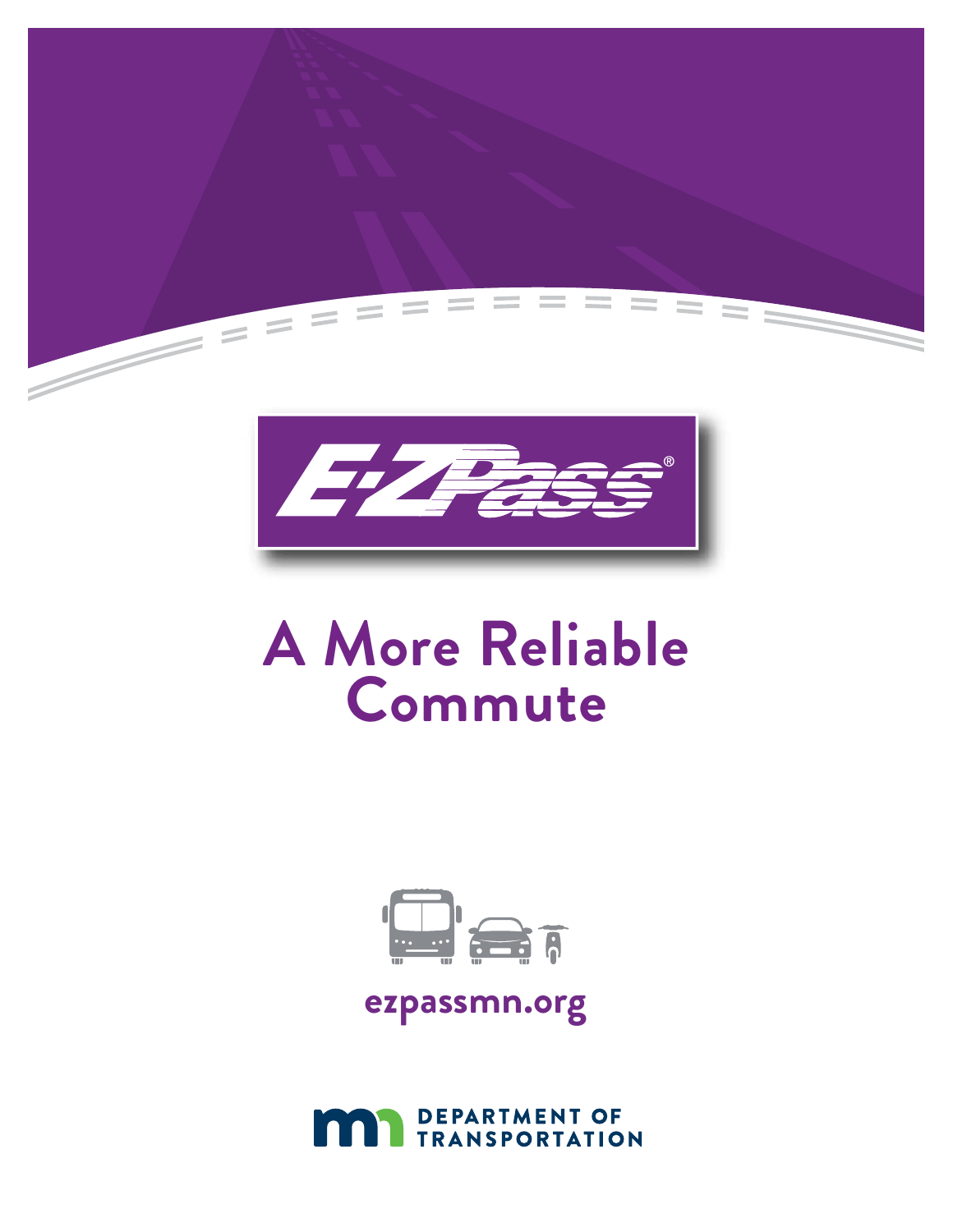

#### **Want a more reliable commute with less stress? Then E-ZPass is for you!**

During peak weekday hours, Minnesota E-ZPass lanes are free for buses, motorcycles, and vehicles with two or more people including children and infants (HOV 2+). Solo drivers pay a fee when they choose to use E-ZPass during peak hours in Minnesota.

E-ZPass moves more people! A single E-ZPass lane can move twice as many people as a regular lane during peak commuting times—in fact, 80% of the people using E-ZPass are riding on buses or carpooling. E-ZPass helps manage traffic and reduce travel times on some of the busiest roads in Minnesota.

Opening an E-ZPass account is easy! Go to **ezpassmn.org** and enroll today.



## **You're In Charge**

You choose when to use E-ZPass. The fee to drive in the E-ZPass lane is posted on overhead signs before each entrance point into the E-ZPass lane. The price you see when you enter the lane, is the price you pay for your trip. The posted amount is deducted from your prepaid E-ZPass account balance. In Minnesota, the lanes are free and open to all motorists during non-peak drive times.

# **Small Price To Pay**

The fee to drive in the E-ZPass lane can change every three minutes. Fees increase as traffic in the E-ZPass lane increases, and it decreases as traffic decreases to keep traffic moving at 50 to 55 miles per hour. Fees range between \$0.25 and \$8.00. The heavier the traffic, the higher the price.

During non-peak drive times, all motorists can use E-ZPass lanes in Minnesota. When the overhead sign says, "open to all traffic," the lanes are FREE for all drivers!

| Minnesota E-ZPass<br>Hours                                      | Morning Commute   Evening Commute |                  |
|-----------------------------------------------------------------|-----------------------------------|------------------|
| $ $ I-35E                                                       | $6-10$ a.m.                       | $3 - 7 p.m.$     |
| $ $ I-35W                                                       | $6-10$ a.m.                       | $3 - 7 p.m.$     |
| $1 - 394$                                                       | $6-10$ a.m.                       | $3 - 7 p.m.$     |
| Reversible Lanes*<br>I-394 between Hwy 100<br>and I-94 in Mpls. | 6 a.m. to 1 p.m.                  | 2 p.m. to 5 a.m. |

\*The reversible lanes are priced any time they are open. The lanes are closed to all traffic during transition from one direction to the other direction. Weekend hours of operation vary depending on events in the surrounding communities. All hours of operation are subject to change due to maintenance activities.

#### **A Smart Choice**

Enjoy a more reliable daily commute, seamless road trips across E-ZPass states, and less stress behind the wheel! Make a smart choice and open your E-ZPass account today.

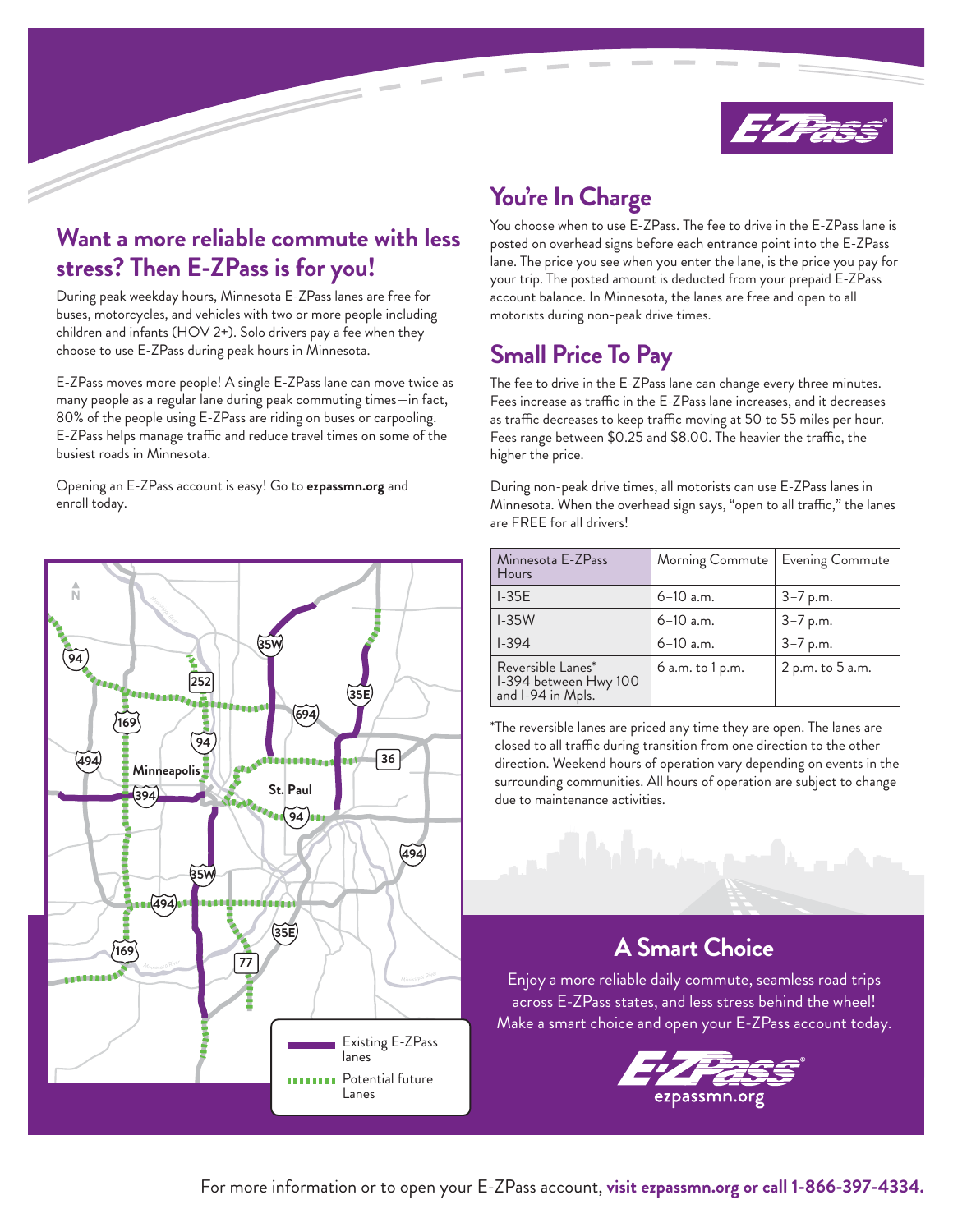

# **Enjoy a reliable, easy commute with E-ZPass.**



#### **Easy To Get**

An E-ZPass account is like a debit account—the initial prepaid amount required to open an E-ZPass account is \$25. Your account balance pays the fees when you use the E-ZPass lane as a solo driver during peak hours in Minnesota. When you enroll in the E-ZPass program, you can choose to leave your replenishment and threshold at the required minimum amounts, or you can choose amounts of your own. When your account falls below the set threshold amount, the system automatically replenishes your account with the set amount.

## **Enroll today, it's easy!**

- **ezpassmn.org**
- **1-866-397-4334**
- **E-ZPass Minnesota Customer Service Center** 2055 Lilac Drive N., Golden Valley, MN 55422
- **Metro MnDOT/Waters Edge Building** 1500 W. County Road B2, Roseville, MN 55113

# **Get Rolling**

Solid double white lines, and dashed double white lines, **1 2 3 4 5** separate Minnesota E-ZPass lanes from general lanes. **It is always illegal to cross solid double white lines.**

NOTE: HOV bypass entrance ramps are restricted to carpools, vanpools, buses, and motorcycles. **It is illegal for solo motorists with an E-ZPass tag to use HOV bypass entrance ramps.**

- **12** Overhead signs alert you to the entry and exit locations for E-ZPass lanes. You may only enter and exit E-ZPass lanes where there are dashed double white lines.
- Overhead digital signs display the current fee—the **1 2 3 4 5** price you see is the price you pay for your trip.
	- Your E-ZPass tag is read electronically, and the posted amount is automatically deducted from your E-ZPass account balance. **1 2 3 4 5**
		- You enjoy a reliable, easy commute.

**1 2 3 4 5**

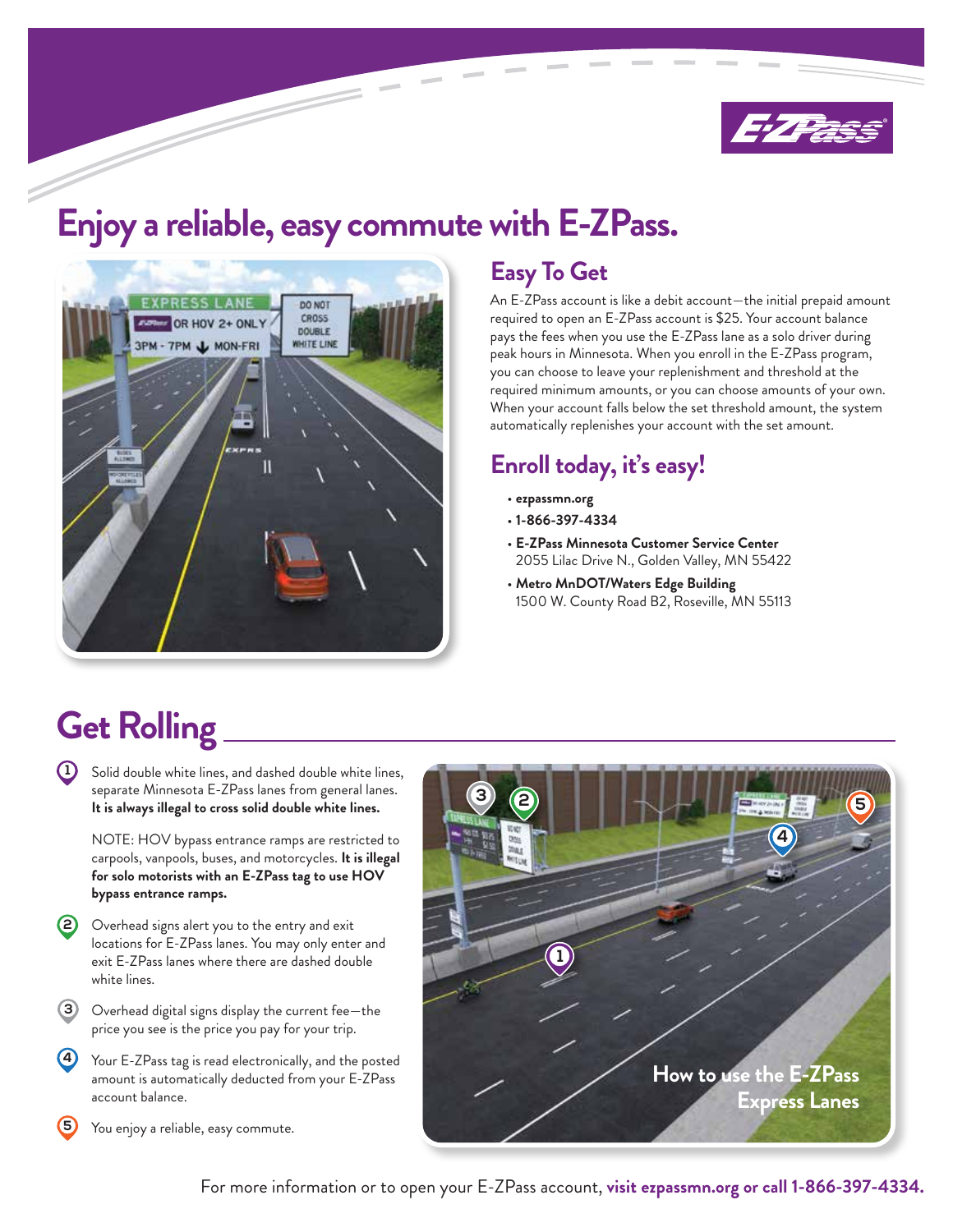

# **Using your E-ZPass tag—One tag, two options.**

Once you establish your E-ZPass account, you receive an E-ZPass tag to use in your vehicle. The Minnesota E-ZPass tag is a switchable tag that allows you to switch between driving alone (single occupant), or for those times when you have two or more people in the vehicle (HOV). You can also transfer your switchable tag to other vehicles. Be sure to slide it to the "single occupant" mode before driving alone during peak hours to avoid getting a ticket.



#### **Tag Application**

Clean and dry the inside of your windshield. The windshield's temperature must be above 50º F for the E-ZPass tag to stick properly.

Place the E-ZPass tag horizontally on the inside of your windshield behind the rearview mirror approximately four inches from the top edge of windshield (one inch below rearview mirror mount) and away from any metallic window tinting film. NOTE: tag placement may vary by vehicle. Check your owner's manual for proper placement instructions for the make and model of your vehicle. **The tag will not work if it is not horizontal, or if it is placed too close to window tinting containing metallic fibers.**



**Check owner's manual for tag placement—can vary by vehicle**

Application with mirror mount